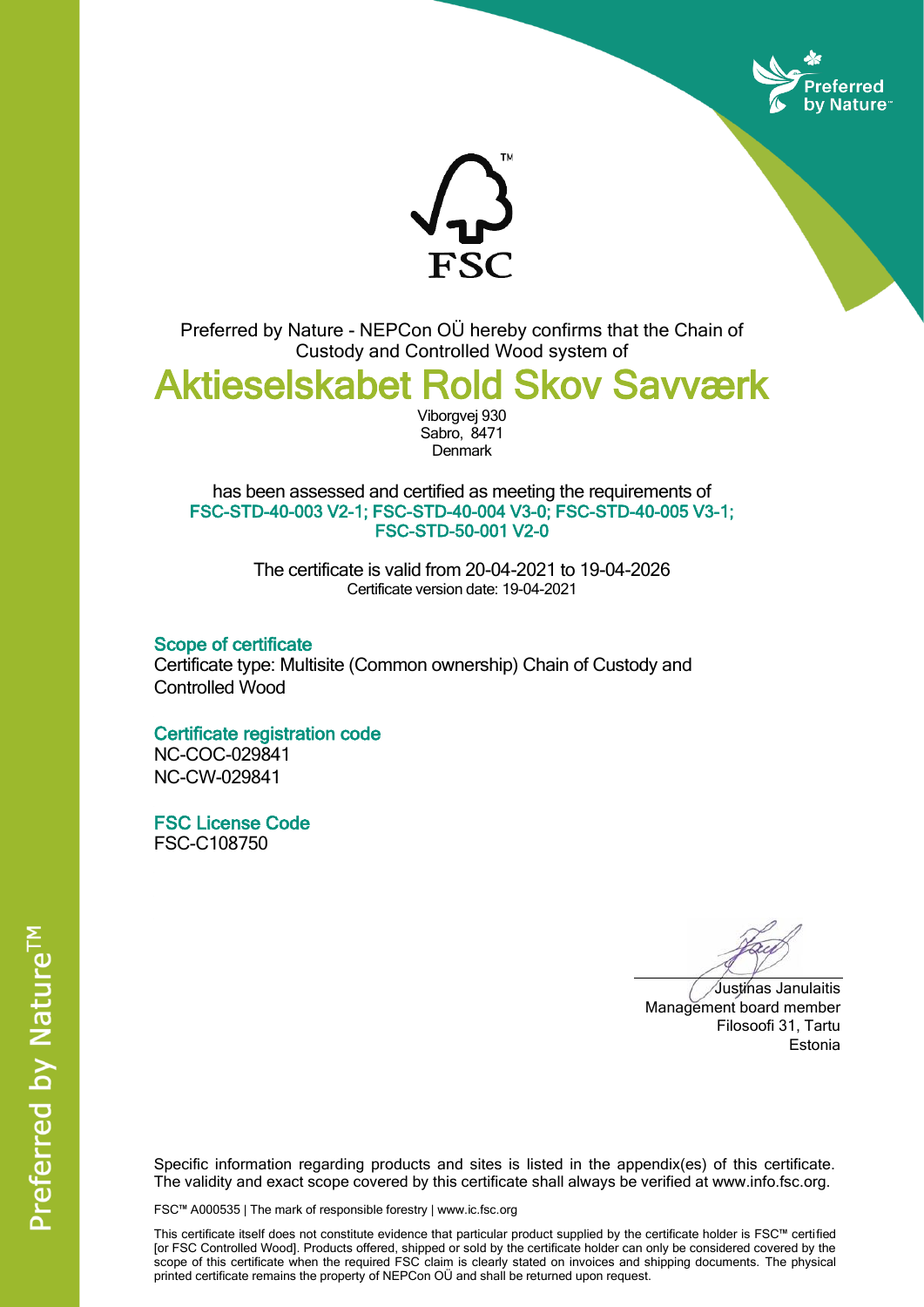

## Annex A: Scope of Aktieselskabet Rold Skov Savværk FSC™ Chain of Custody and Controlled Wood Certificate NC-COC-029841 NC-CW-029841

(The list below shows products handled by the network of Participating Sites)

| <b>Product Type</b> | <b>Trade Name</b>    | <b>Output FSC Claims</b>            |  |
|---------------------|----------------------|-------------------------------------|--|
| W1.1                | Roundwood            | <b>FSC Controlled Wood</b>          |  |
| W <sub>3.1</sub>    | <b>Wood Chips</b>    | FSC Mix Credit; FSC Controlled Wood |  |
| W <sub>3.1</sub>    | <b>Wood Chips</b>    | FSC Mix x%; FSC Controlled Wood     |  |
| W3.2                | Sawdust              | FSC Mix Credit; FSC Controlled Wood |  |
| W3.3                | Wood shavings        | FSC Mix Credit; FSC Controlled Wood |  |
| W <sub>5.2</sub>    | Solid Wood Boards    | <b>FSC Mix Credit</b>               |  |
| W <sub>5.3</sub>    | Beams                | <b>FSC Mix Credit</b>               |  |
| W <sub>5.4</sub>    | <b>Planks</b>        | <b>FSC Mix Credit</b>               |  |
| W <sub>6</sub>      | Planed wood products | <b>FSC Mix Credit</b>               |  |

This certificate itself does not constitute evidence that particular product supplied by the certificate holder is FSC™ certified [or FSC Controlled Wood]. Products offered, shipped or sold by the certificate holder can only be considered covered by the scope of this certificate when the required FSC claim is clearly stated on invoices and shipping documents. The physical printed certificate remains the property of NEPCon OÜ and shall be returned upon request.